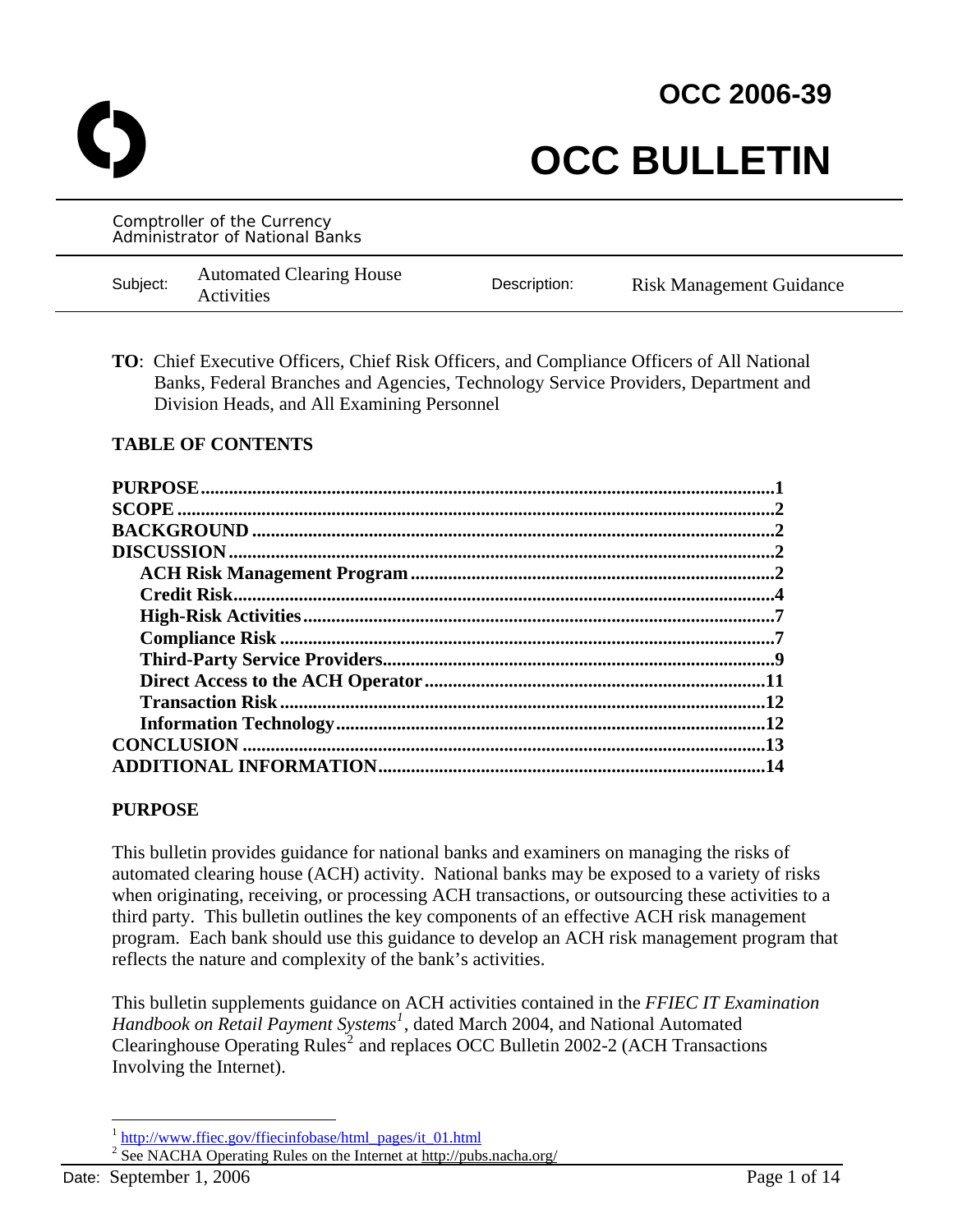# **SCOPE**

This guidance applies to

- Banks acting as originating depository financial institutions (ODFIs),
- Banks acting as receiving depository financial institutions (RDFIs),
- Banks considering these activities, and
- Third-party service providers acting on behalf of an ODFI or RDFI.

# **BACKGROUND**

Advances in technology have brought about significant changes in the nature and volume of ACH activity. The growth in ACH volume results from fundamental changes in payment methods used by consumers and businesses. Recently, the OCC has seen banks engage in new ACH activities without enhancing existing risk management systems and controls. Failure to implement appropriate controls for these activities is an unsafe and unsound practice and can result in increased credit, compliance, reputation, strategic, and transaction risks, and in some cases, deterioration in the bank's condition.

ACH origination volume has increased as consumers and businesses look for more cost-effective and convenient payment alternatives. The most pronounced growth in ACH transactions over the last several years has been for nonrecurring payments. Consumers may initiate such payments over the telephone, on the Internet, or simply by writing a check that is converted to an ACH transaction. Some common nonrecurring payment types include accounts receivable conversion  $(ARC)^3$  $(ARC)^3$ , point-of-purchase (POP), Internet-initiated (WEB), telephone-initiated (TEL), and re-presented check (RCK) entries.

In addition to new and evolving types of ACH transactions, there are new participants in the ACH network, including certain merchants and third parties known as third-party senders. Whereas a bank is a client of a traditional third-party service provider (often called an ACH vendor), the merchant is the customer of a third-party sender (often called an originator aggregator or merchant processor) and the third-party sender is a customer of the bank. When a third-party sender is interposed between the bank and the originator, there is no contractual agreement between the bank and originator. A bank should be aware of the distinct risks arising from relationships with third-party senders. Although third-party senders are bank customers, they require oversight by bank management. Guidance on managing third-party senders can be found in the *Third Party Senders* section of this document.

# **DISCUSSION**

# **ACH Risk Management Program**

Banks that participate in the ACH network, as well as their service providers, should have in place systems and controls to mitigate the risks associated with ACH activities. A strong risk management program begins with clearly defined objectives, a well-developed business strategy, and clear risk parameters. Both the board of directors and management are responsible for

<span id="page-1-0"></span><sup>&</sup>lt;sup>3</sup> NACHA operating rules provide that originators must allow consumers to opt out of ARC check conversion and establish reasonable procedures under which consumers may notify originators that their checks are not to be converted.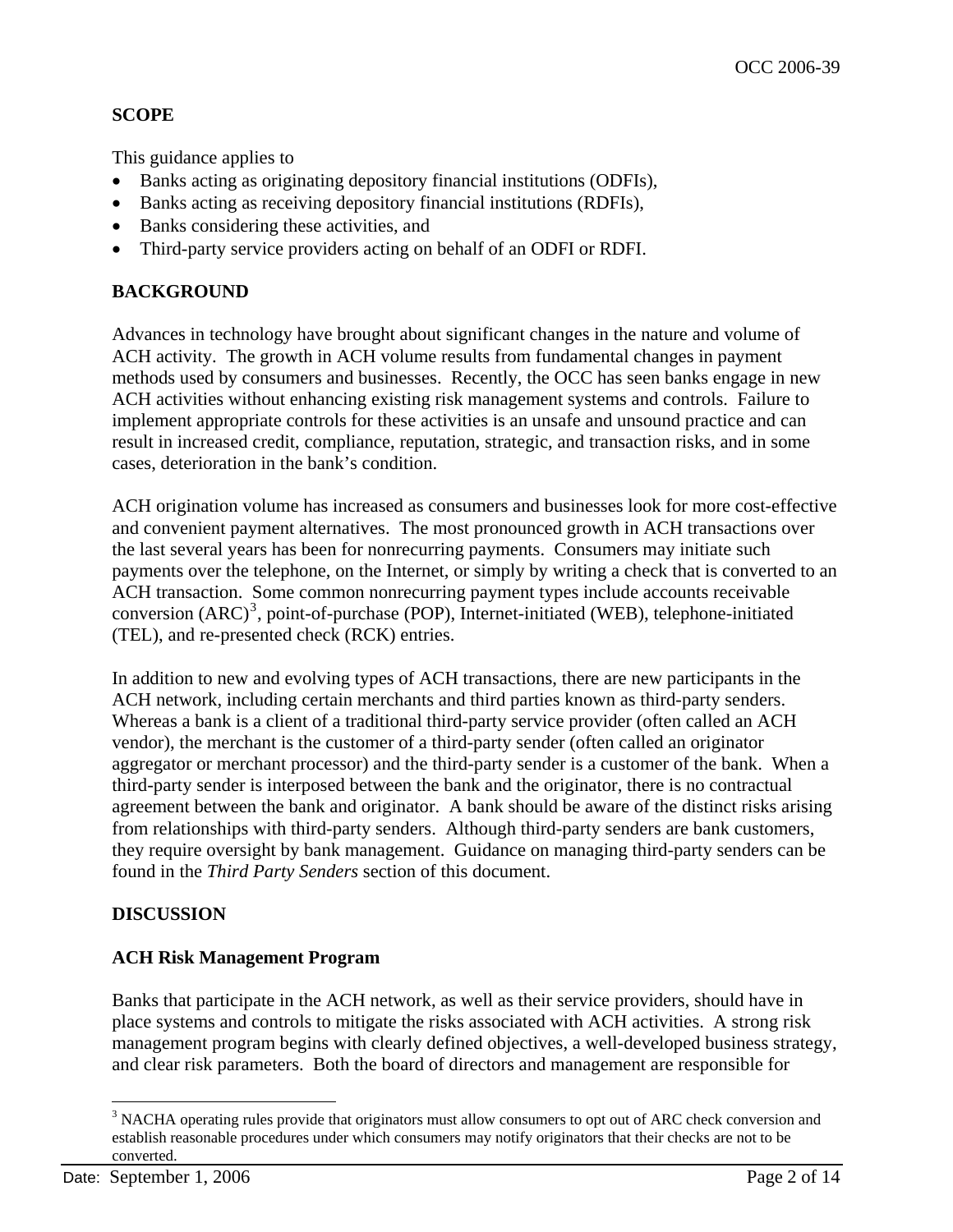ensuring that the ACH program does not expose the bank to excessive risk. The board's role is to establish the bank's overall business strategy and risk limits for the ACH program and to oversee management's implementation of the program. Bank management is responsible for establishing effective risk management systems and controls and regularly reporting to the board on the results of the ACH program.

The bank's ACH program should include an ongoing process that evaluates whether ACH activities are conducted within the risk parameters established by the board of directors. This process should also determine whether existing policies, procedures, and controls effectively address all aspects of the bank's ACH activities.

### *Risk Management Systems and Controls*

The systems and controls needed for an effective ACH risk management program include written policies and procedures, strong internal controls, and a risk-based audit program. The depth and breadth of a bank's ACH policies and procedures will depend on the scope and complexity of the ACH activities. Adequate policies and procedures generally include the following basic components:

- A summary of the ACH program's objectives and its role within the bank's strategic plan;
- Board-approved risk tolerances that outline the types of activities the bank may conduct and the types of businesses approved for ACH transactions;
- Clearly defined duties and responsibilities that ensure strong internal controls over transactions;
- An ACH credit-risk management program; and
- An effective vendor management program, including a due diligence process for selecting third-party service providers, and an oversight process for monitoring them.

# *Reporting to the Board of Directors*

To oversee management's execution of the ACH program effectively, the board of directors, or a committee thereof, should receive periodic reports that allow the board to determine whether ACH activities remain within board-established risk parameters and are achieving expected financial results. Such reports generally include:

- Metrics and trend analyses on ACH volume, returns, operational losses, and transaction types, with explanations for variances from prior reports;
- Metrics and trend analyses related to the composition of the bank's portfolio of originators and, as applicable, third-party senders;
- Capital adequacy relative to the volume of ACH activity and the level of risk associated with originators;
- The percentage of the deposit base that is linked to ACH origination activity;
- A summary of return rates by originator, and, as applicable, third-party senders<sup>[4](#page-2-0)</sup>;
- Unauthorized returns that exceed board-established thresholds;
- Notices of potential and actual rules violations and fines by NACHA;
- Financial reports on profitability of the ACH function as a cost center; and

<span id="page-2-0"></span>4 At a minimum, returns rates should be reviewed at the originator level for all originators.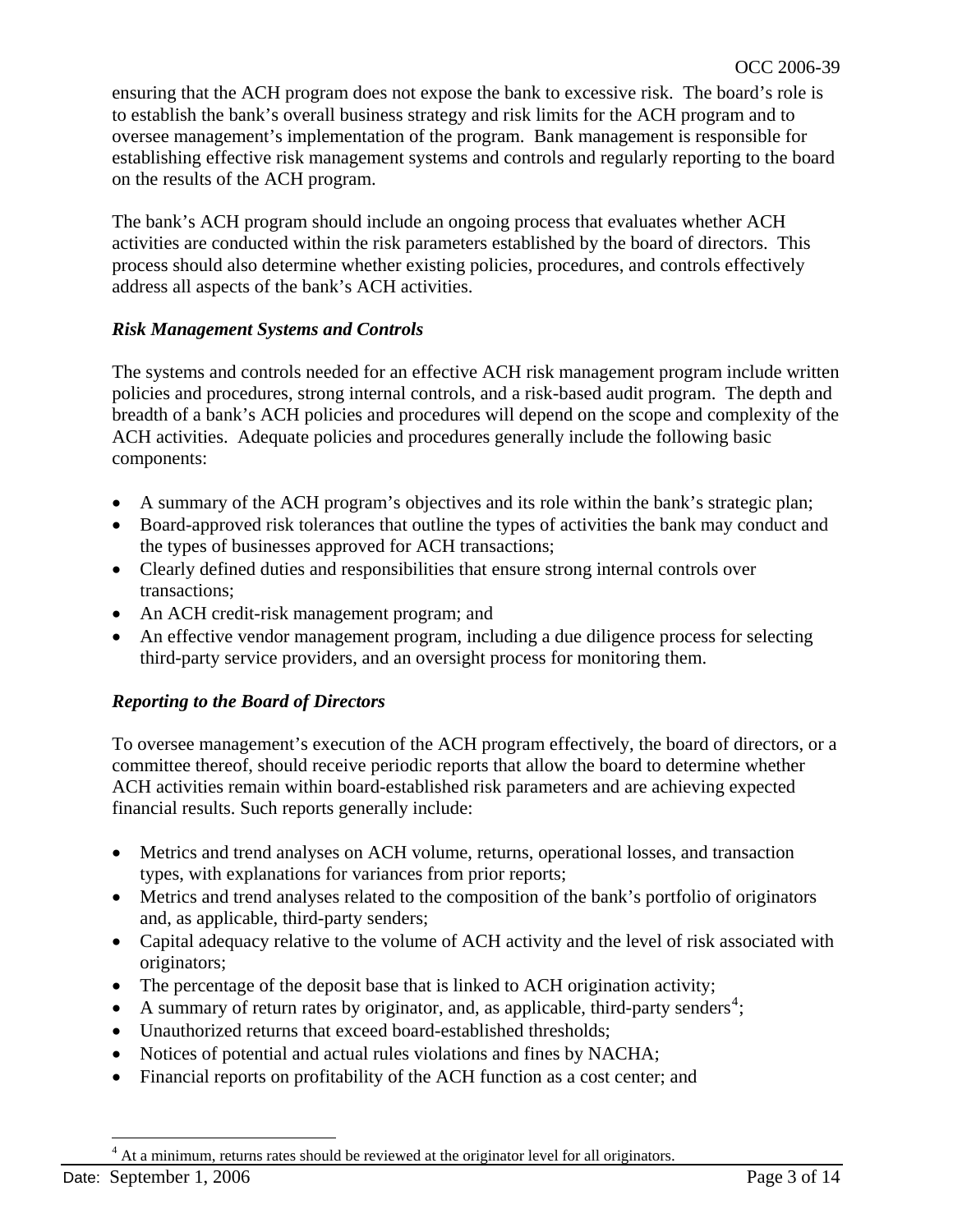• Risk management reports, including a comparison of actual performance to approved risk parameters.

# *Audit*

The depth and breadth of a bank's ACH audit program will depend on the volume and complexity of its ACH operations. The OCC has seen several cases in which a bank's ACH audit program was not enhanced or strengthened to cover new or expanded products and services, including high-risk activities. Common deficiencies include inadequate audit coverage, inexperienced audit staff, and a lack of appropriate auditor training.

When establishing the ACH audit scope, auditors should consider issues such as growth in transaction volume, new products and services, new ACH systems, underwriting policies and customer due diligence (CDD) policies and practices, and customers' online access to the ACH network. Bank management should also ensure that periodic audits of third-party service providers and third-party senders are performed. The audit should also check for completion of the annual National Automated Clearing House Association (NACHA) Rules Compliance Audit (Rules Audit) by the bank or third-party service provider. The Rules Audit, however, is only one element of an effective ACH audit program and is not a substitute for a comprehensive, riskbased audit.

The audit function should be staffed appropriately with auditors who have sufficient expertise to evaluate all aspects of the ACH program. The board should ensure that there is sufficient expertise to carry out the bank's ACH audit activities, whether the function is performed by internal audit staff or an external audit firm. The board should also ensure that auditors attend training periodically to ensure that their skills keep pace with any expansion in the bank's ACH program.

# **Credit Risk**

Banks' credit-risk exposures have increased significantly with the expansion into higher-risk ACH activities such as nonrecurring payments. Credit risk occurs in different forms, depending on the type of transaction and the bank's role in the transaction. For ACH *credit* entries, the originating bank (ODFI) incurs credit risk upon initiating the entries until its customer funds the account at settlement. The receiving bank (RDFI) incurs credit risk if it grants its customer funds availability prior to settlement of the credit entry. For ACH *debit* entries, the ODFI incurs credit risk from the time it grants its customer funds availability until the ACH debit can no longer be returned by the RDFI.<sup>[5](#page-3-0)</sup> The RDFI's credit risk from a debit entry arises if it allows the debit to post and overdraw its customer's account. *(See Figure 1.)*

Banks need to implement credit-risk controls that establish underwriting standards, require analysis of originators' creditworthiness, and set appropriate credit exposure limits. Banks with more complex ACH programs or banks that do not mitigate credit risk through holdbacks or reserve accounts will need to develop more expansive credit-risk management systems.

<span id="page-3-0"></span> $\overline{a}$ <sup>5</sup> ODFIs generally charge back a returned ACH debit to the originator. But the ODFI may suffer a loss if, for example, the originator's account has insufficient funds or has been closed.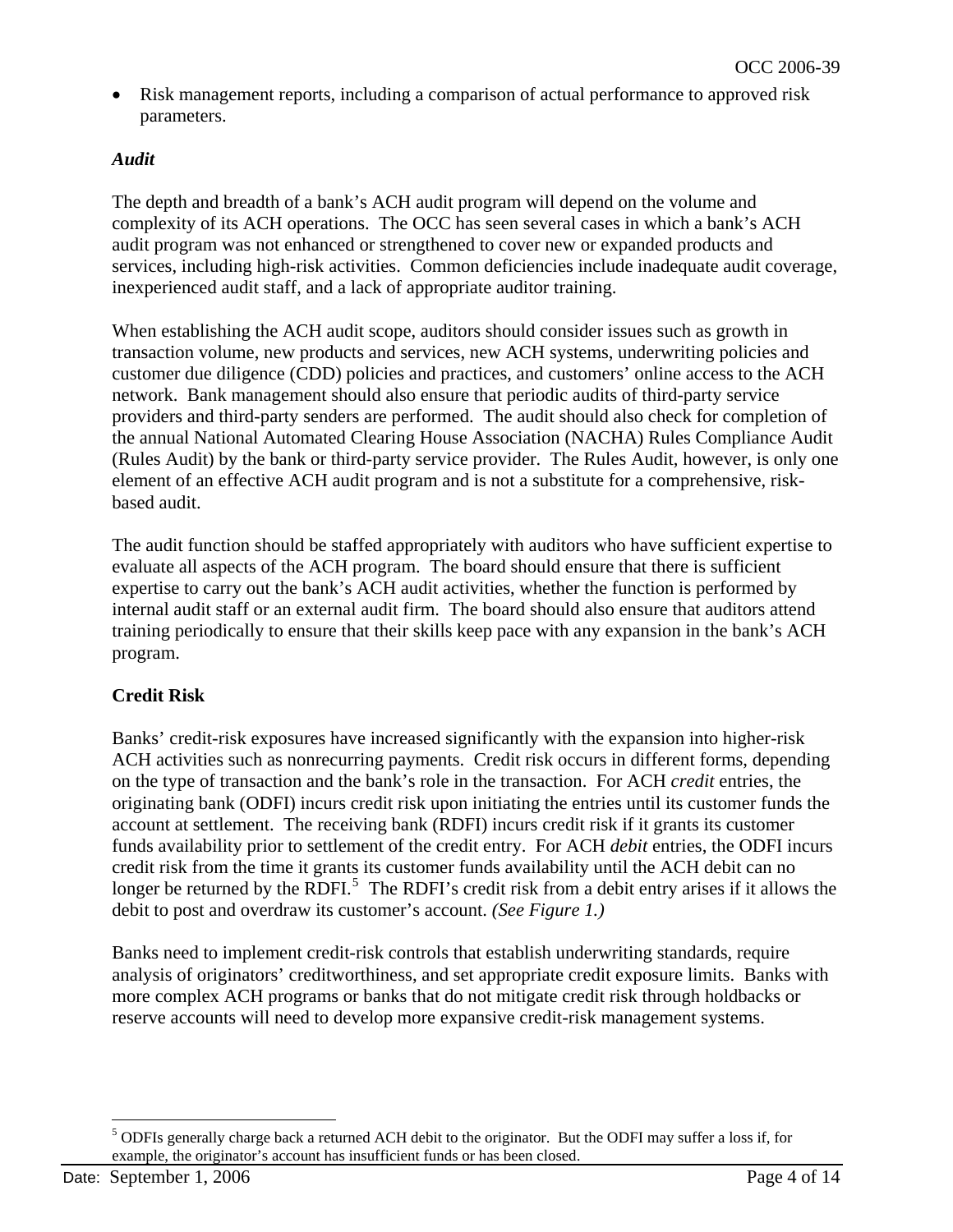

#### **Figure 1 – Depicts the funds flow for an ACH debit transaction[6](#page-4-0)**

### *Establishing Originator Underwriting Standards*

As with other types of credit exposures, each bank's loan policies should include formal underwriting standards and an approval policy for ACH originators. During an initial review of originator information, banks typically reject originators that have a history of excessive unauthorized returns, or that do not operate a legitimate business. The depth of a bank's initial review should match the level of risk posed by the originator.

Underwriting standards enable bank management to clearly communicate the process and documentation required for approving new originators and expanding existing originators' ACH activities. Under the board's direction, bank management should implement underwriting standards for all originators. Such standards generally

- Define desirable, prohibited, and restricted originators<sup>[7](#page-4-1)</sup>;
- Require a background check of the originator to validate the legitimacy of the business (if necessary, this check can be supplemented with a background check on the principal business owners of the originator);
- Require evaluation of the originator's creditworthiness, including a comprehensive financial analysis (similar to that performed on other potential unsecured borrowers);
- Outline the type and timing of financial information to be provided by the originator;
- Require review of the originator's sales history;
- Summarize documentation requirements, including social security number or tax identification number;
- List permissible Standard Entry Class (SEC) types<sup>[8](#page-4-2)</sup>;
- Provide authorization procedures for approved originators;
- Provide guidelines for setting exposure limits, including requirements for pre-funding or collateral requirements;

 6 Copyright held by NACHA. Reprinted with the permission of NACHA. All rights reserved.

<span id="page-4-1"></span><span id="page-4-0"></span> $\sigma$ <sup>7</sup> Originators are generally classified based on their principal business activity, and in some cases their geographic location (e.g., some banks may choose to not act as the ODFI for originators located outside of the United States). For additional information on restricted merchants and risk management related to merchant underwriting, refer to the Merchant Processing booklet of the Comptroller's Handbook (2001). <http://www.occ.treas.gov/handbook/merchproc.pdf>

<span id="page-4-2"></span><sup>&</sup>lt;sup>8</sup> The SEC Code identifies the specific computer record format that will be used to carry the payment and paymentrelated information.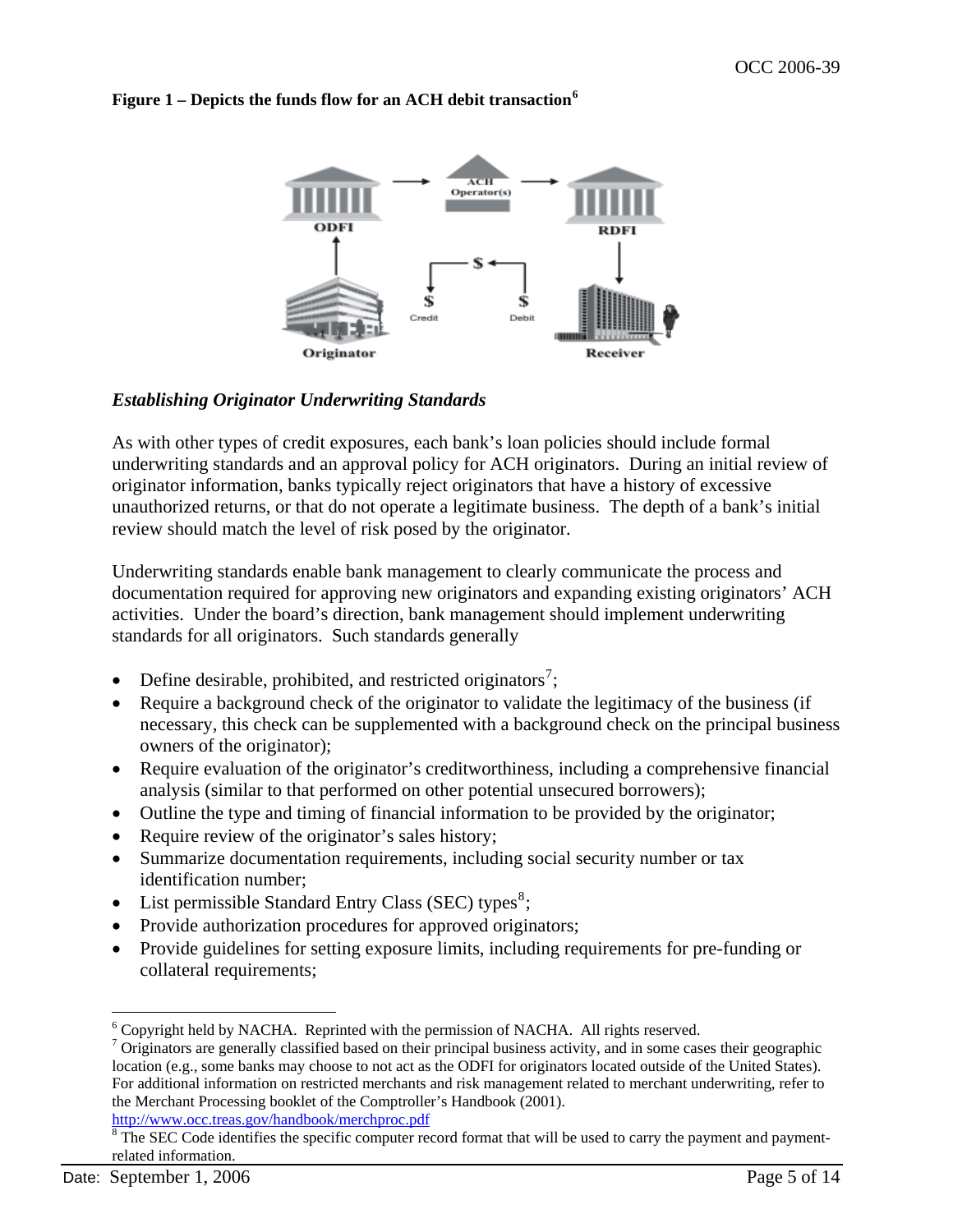- Establish overlimit monitoring and approval;
- Outline originator account termination procedures; and
- Allow the bank to audit originators' ACH processes and controls at the bank's discretion.

Banks should use the underwriting standards listed above as guidance, to be adapted as necessary to reflect each bank's specific circumstances and individual risk profile. Banks engaged in complex or high-risk ACH transactions should implement more stringent underwriting standards than banks that only conduct traditional, lower-risk ACH transactions.

### *Risk Selection – Analyzing Originator Creditworthiness and Establishing Exposure Limits*

Banks should perform ongoing credit analysis on ACH originators. Analyzing creditworthiness is a critical step in establishing and monitoring appropriate exposure thresholds for the type and volume of transactions processed by the bank. Banks should approach ACH credit analysis the same way they evaluate other credit arrangements by considering the proposed activity (such as purpose of the loan), and determining through financial and other analysis how much unsecured credit to extend. The bank should maintain a credit file on the originator that will include the types of ACH transactions that are authorized, the bank's financial analysis and evaluation of creditworthiness, and approved exposure limits for daily and multi-day settlements.

To manage credit risk effectively, banks should set ACH credit and debit exposure thresholds for originators and monitor the appropriateness of, and compliance with, such limits on a regular basis. Consistent with NACHA requirements, banks should establish separate exposure limits and monitoring practices for WEB entries. Banks should also implement procedures to monitor ACH entries relative to the exposure limit across multiple settlement dates. Banks need to be aware of the extended return time frames for consumer debit transactions.<sup>[9](#page-5-0)</sup> Management should

- Set limits and obtain appropriate internal approvals before allowing ACH transactions to be initiated;
- Establish processes to ensure bank management remains abreast of originators' ongoing financial condition so management can take timely mitigating action, such as amending exposure limits or requiring pre-funding; and
- Implement a process to ensure that approvals of over-limit transactions are well controlled and consistent with the bank's policies for extending unsecured credit.

In cases in which the bank requires pre-funding before transactions are originated through the ACH network, the bank should ensure that it has collected funds before an ACH file is sent to the ACH Operator. Banks require pre-funding for a variety of circumstances, but, at a minimum, should impose such requirements on troubled borrowers.<sup>[10](#page-5-1)</sup>

To further reduce credit risks, management should implement procedures that require lending and ACH operations personnel to consult with one another at least annually or more often, if

<span id="page-5-1"></span><span id="page-5-0"></span><sup>&</sup>lt;sup>9</sup> Consumer debit transactions may be returned for certain reasons (such as a consumer believes that the transaction is not authorized) through the ACH network for up to 60 days. In addition, an ODFI's potential liability under the NACHA Rules for breach of warranty is not limited to the return time frames, but is limited only by the statute of limitations for breach of contract claims under applicable law. See NACHA Operations Bulletin (Mar. 28, 2003). <sup>10</sup> A troubled borrower is defined as having credit rated by the OCC as special mention, substandard, doubtful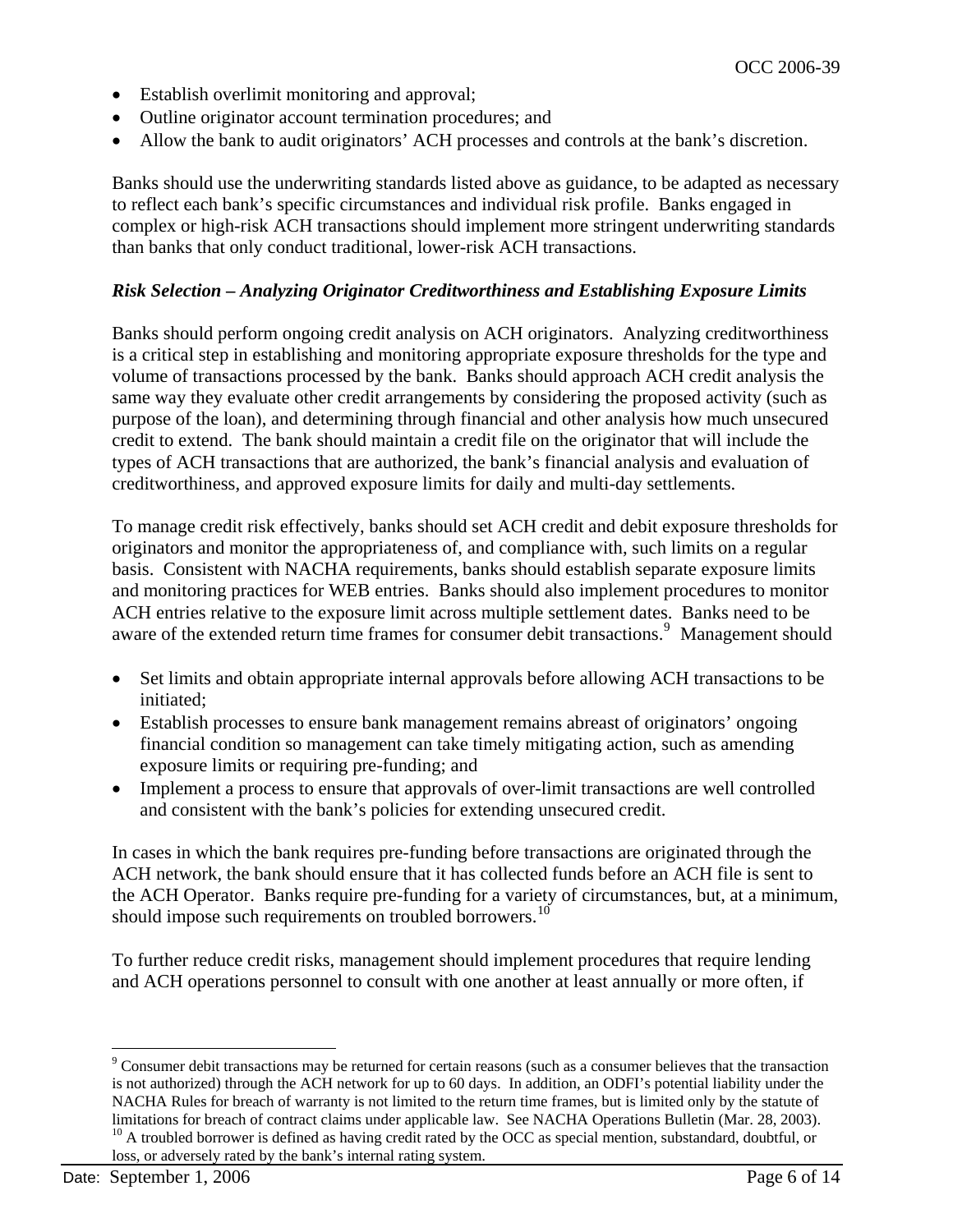necessary, to confirm that the originator's financial condition has not changed from the time the credit facility was approved. $^{11}$  $^{11}$  $^{11}$ 

# **High-Risk Activities**

Banks that engage in ACH transactions with high-risk originators or that involve third-party senders face increased reputation, credit, transaction, and compliance risks. High-risk originators include companies engaged in potentially illegal activities or that have an unusually high volume of unauthorized returns. High-risk originators often initiate transactions through third-party senders because they have difficulty establishing a relationship directly with a bank.

Examples of high-risk parties include online payment processors, certain credit-repair services, certain mail order and telephone order (MOTO) companies, illegal online gambling operations, businesses located offshore, and adult entertainment businesses. These operations are inherently more risky and incidents of unauthorized returns are more common with these businesses.<sup>[12](#page-6-1)</sup>

Before a bank engages in high-risk ACH activities, the board of directors should consider carefully the risks associated with these activities, particularly the increased reputation, compliance, transaction, and credit risks. The board should provide clear direction to management on whether, or to what extent, the bank may engage in such ACH activities. Some banks have established policies prohibiting transactions with certain high-risk originators and third-party senders.

Banks that engage in high-risk ACH activities should have strong systems to monitor and control risk. These systems should monitor the level of unauthorized returns, identify variances from established parameters such as origination volume, and periodically verify the appropriate use of SEC codes, as transactions are sometimes coded incorrectly to mask fraud.<sup>[13](#page-6-2)</sup> In addition, transactions with higher-risk elements, such as TEL and WEB, should be monitored to ensure that they are within the institution's risk tolerance. A high level of unauthorized returns is often indicative of fraudulent activity.<sup>[14](#page-6-3)</sup> This indication may prompt management to terminate the relationship with the originator or third-party sender, or signal that additional training is needed to ensure compliance with ACH rules.

# **Compliance Risk**

A bank's compliance risk management system should incorporate applicable policies, procedures, and processes for its ACH activities, including those conducted through third parties.<sup>[15](#page-6-4)</sup> ACH reviews should be comprehensive and should test for compliance with a number of regulatory requirements, including Regulations CC, DD, and E, Bank Secrecy Act/Anti-

<span id="page-6-0"></span> $<sup>11</sup>$  Some banks may choose to use the same risk management policies and procedures they use for short-term</sup> unsecured extensions of credit to manage the risk associated with merchants and commercial customers originating ACH transactions.

<span id="page-6-1"></span> $12$  Risks may include the risk of legal liability or damage to an institution's reputation when originators or third-party senders facilitate or engage in activities that violate criminal laws.

<span id="page-6-2"></span><sup>&</sup>lt;sup>13</sup> Fraud analysts should not rely exclusively on excessive unauthorized returns to identify fraud. Unusually high levels of returns for other reasons (e.g., nonsufficient funds (NSF), invalid account, or account not found) may also be indicative of fraud for some originators.

<span id="page-6-3"></span> $14$  NACHA operating guidelines state that a return rate of 2.5 percent is well above the acceptable rate for normal business purposes.

<span id="page-6-4"></span><sup>&</sup>lt;sup>15</sup> The terms "third-party service provider" used in the Compliance section of this guidance means a third-party service provider or a third-party sender, or both, depending on the context.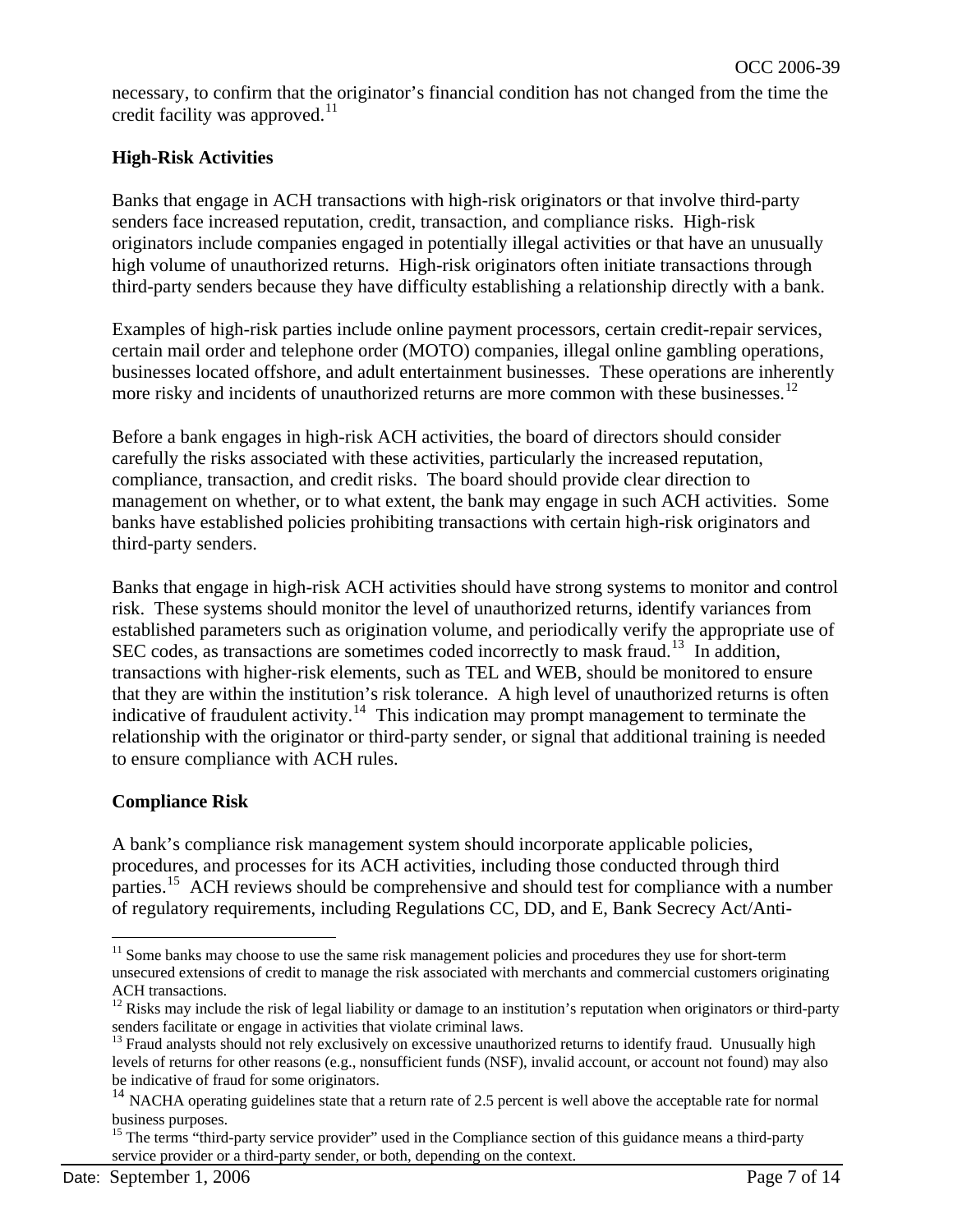Money Laundering (BSA/AML) and Office of Foreign Assets Control (OFAC) requirements, and NACHA and other network rules.

If the bank's compliance review detects regulatory violations or errors on a consumer's account, bank management should correct them in a timely manner. Remedial action includes the timely crediting of the consumer's account, identifying the cause of the violation or error, and implementing any new policies, procedures, or controls needed to prevent recurrence.

The Bank Secrecy Act requires banks to have BSA/AML compliance programs and appropriate policies, procedures, and processes in place to monitor and identify unusual activity, including ACH transactions.[16](#page-7-0) ACH transactions that are originated through a third-party service provider (when the originator is not a direct customer of the ODFI) may increase BSA/AML risk. Risks are heightened when neither the third party nor the ODFI performs due diligence on the companies for which they are originating payments.<sup>[17](#page-7-1)</sup>

For relationships with a bank's or an originator's third-party service provider, CDD on the thirdparty service provider can be supplemented with due diligence on the principals associated with the third-party service provider. When a bank is heavily reliant upon its third-party service provider, it should review the third-party service provider's suspicious-activity monitoring and reporting program, either through its own or an independent inspection.<sup>[18](#page-7-2)</sup>

ACH transactions can be used in the layering and integration stages of money laundering. Detecting unusual activity in the layering and integration stages can be a difficult task, because ACH may be used to legitimize frequent and recurring transactions. Banks should consider the layering and integration stages of money laundering when evaluating or assessing the ACH transaction risks of a particular customer. Because of the nature of ACH transactions, adequate and effective customer and originator due diligence policies, procedures, and processes are critical in detecting unusual and suspicious activities.

Equally important is an effective risk-based suspicious activity monitoring and reporting system. For banks originating transactions for noncustomers (i.e., through third parties), the suspiciousactivity monitoring and reporting systems should include the monitoring of ACH detail activity when the batch-processed transactions are returned or separated for other purposes.<sup>[19](#page-7-3)</sup>

The ODFI may need to more closely scrutinize transaction details for international ACH activities.<sup>[20](#page-7-4)</sup> The ODFI, if frequently involved in international ACH, may develop a separate process for reviewing international ACH transactions that minimizes disruption to general ACH processing, reconcilement, and settlement.

All parties to an ACH transaction are subject to the requirements of OFAC. With respect to domestic ACH transactions, the ODFI is responsible for verifying whether the originator is not a

<span id="page-7-0"></span><sup>&</sup>lt;sup>16</sup> The FFIEC's Bank Secrecy Act/ Anti-Money Laundering Examination Manual provides additional information on BSA/AML, OFAC, and CDD requirements for ACH transactions.<br><sup>17</sup>*ibid*, page 196. http://www.occ.gov/handbook/1-BSA-AMLwhole.pdf.

<span id="page-7-2"></span><span id="page-7-1"></span><sup>&</sup>lt;sup>18</sup> Payment processors generally are not subject to BSA/AML regulatory requirements. As a result, some processors may be vulnerable to money laundering, identity theft, and fraud schemes. For additional information, refer to the Third-Party Payment Processors section of the FFIEC's BSA/AML Examination Manual.

<span id="page-7-4"></span><span id="page-7-3"></span><sup>&</sup>lt;sup>19</sup> Additional information on suspicious activity monitoring and reporting systems can be found in the Automated Clearing House Transactions – Examination Procedures section of the FFIEC's BSA/AML Examination Manual. <sup>20</sup> The ODFI should also apply increased due diligence for domestic ACH transactions when the originator is based in a foreign country.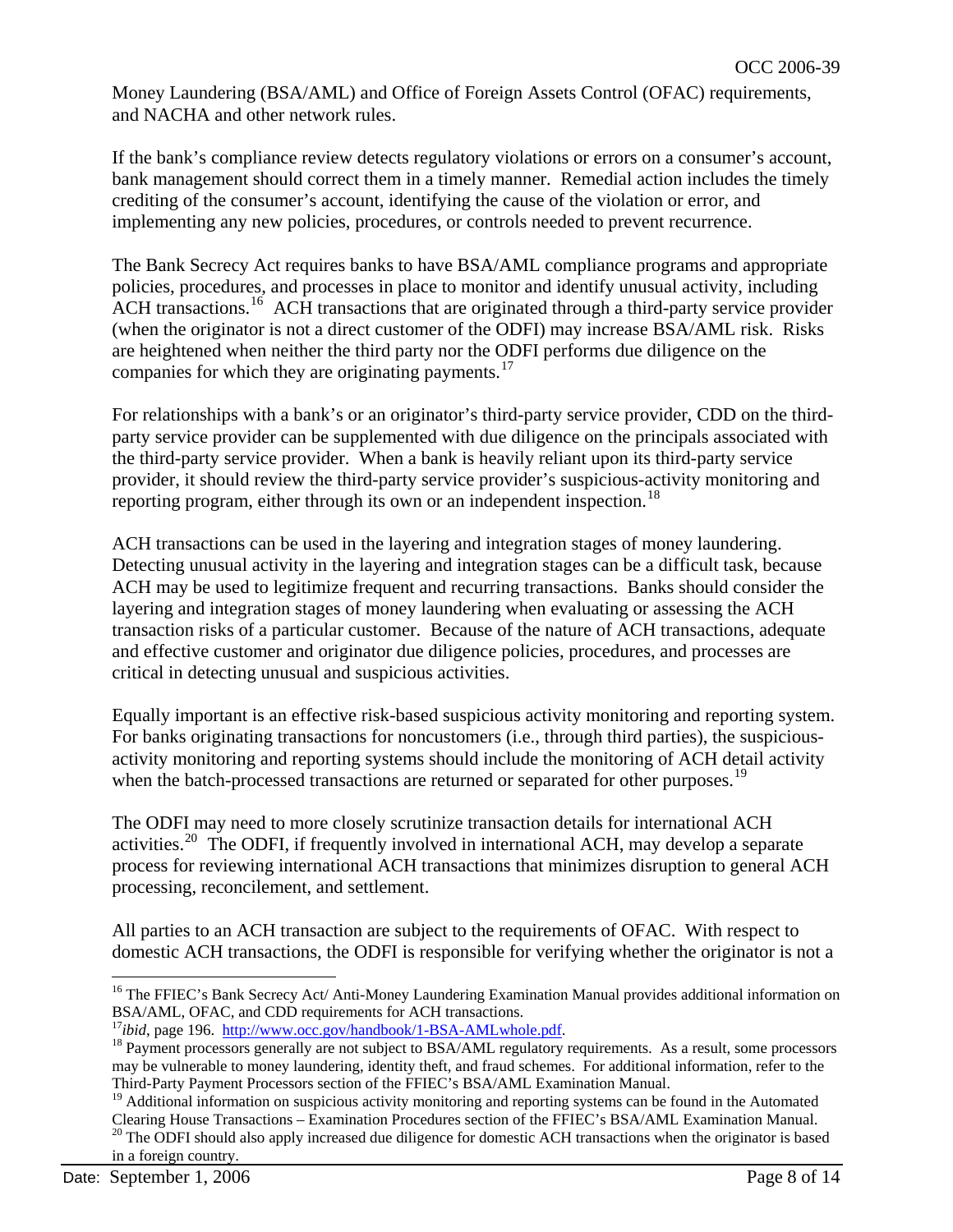blocked party and for making a good faith effort to determine that the originator is not transmitting blocked funds. The RDFI similarly is responsible for verifying that the receiver is not a blocked party. ODFIs are not responsible for unbatching transactions if they receive those transactions already batched from their customers who have been placed on notice about their own responsibilities with regard to OFAC regulations. In such cases, ODFIs may rely on RDFIs for compliance with OFAC requirements with respect to blocking accounts and transactions on the RDFI's books. However, to the extent that unbatching occurs, the ODFI is responsible for screening as though it had done the initial batching.

With respect to OFAC screening, these same obligations hold for cross-border ACH transactions. For outbound cross-border ACH transactions; however, the ODFI cannot rely on OFAC screening by the RDFI outside of the United States.

### **Third-Party Service Providers**

The use of third parties in ACH transactions adds complexity and increases a bank's exposure to compliance, credit, transaction, and reputation risks. Use of third-party service providers, which conduct activities on behalf of a bank, increases risk because the bank remains legally responsible, but does not have direct control over the functions performed by the third party. (*See Figure 2.)* Risks are even higher when the third party is permitted direct access to the ACH Operator on behalf of the bank.<sup>[21](#page-8-0)</sup> Bank management should effectively oversee all ACH activity that is conducted through the bank. $^{22}$  $^{22}$  $^{22}$ 

# **Figure 2 – Depicts the funds flow of a Third-Party Service Provider[23](#page-8-2)**



To effectively manage risk from third-party service providers, bank management should establish procedures that allow the bank to monitor the third-party service provider's operations. The first step in this process is identifying and validating the third party and the type of business it conducts. Banks should check thoroughly the background of each third-party service provider, including the principal owners, and also verify the organization's financial capacity to absorb losses. This step is particularly important if the bank allows the third party to have direct access to the ACH Operator.

<span id="page-8-2"></span><span id="page-8-1"></span><http://www.occ.treas.gov/ftp/bulletin/2001-47.doc><br><sup>23</sup> Copyright held by NACHA. Reprinted with the permission of NACHA. All rights reserved.

<span id="page-8-0"></span> $\overline{a}$  $21$  A third-party service provider may transmit ACH transactions directly to an ACH Operator using the bank's routing number, provided it has obtained permission from the bank. However, the bank warrants the validity of each entry transmitted by the service provider, including the basic requirement that a receiver has authorized each entry.<br><sup>22</sup> For additional guidance on managing third-party relationships, refer to OCC Bulletin 2001-47.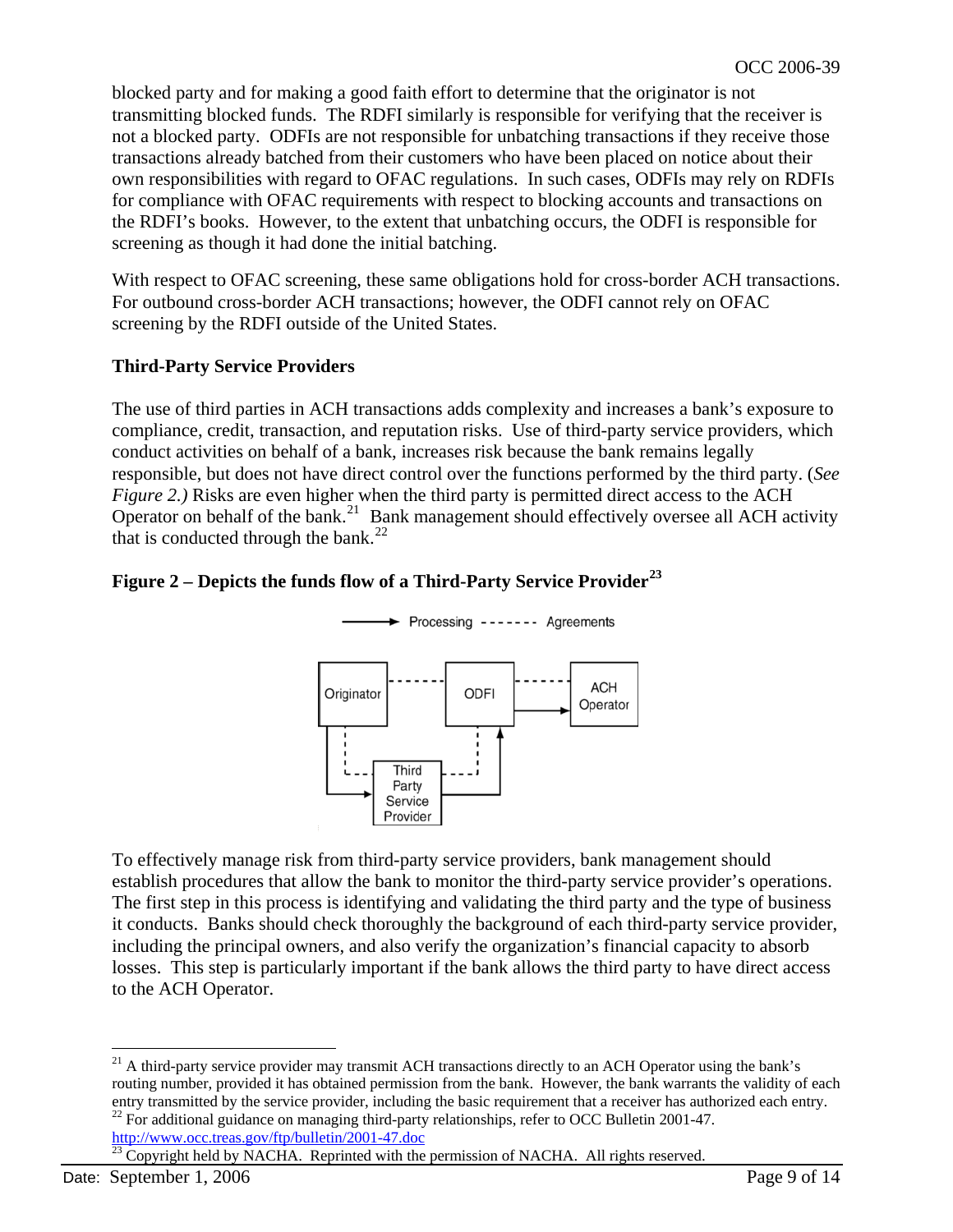### *Third-Party Senders*

Third-party senders are bank customers to which originators outsource payment services, but the bank has no direct customer or contractual relationship with the originator. The third-party sender provides services to the originator and, in that capacity, acts as an intermediary between the originator and the ODFI. Because of the complexity of these arrangements, banks often lack appropriate controls over activities involving third-party senders. *(See Figure 3.)*

#### **Figure 3 – Depicts a Third-Party Sender (TPS) acting as an intermediary between an Originator and ODFI[24](#page-9-0)**



Banks that initiate ACH transactions for third-party senders should know, at a minimum, for which originators they are initiating entries into the ACH network. Thus, banks should require third-party senders to provide certain information on their originator customers such as the originator's name, taxpayer identification number, principal business activity, and geographic location. Also, before originating transactions, a bank should verify (directly or through a third-party sender) that the originator is operating a legitimate business.<sup>[25](#page-9-1)</sup>

Banks should be alert to whether third-party senders are using more than one bank to originate transactions. Third parties that use multiple banks to originate ACH transactions require greater scrutiny before being approved to originate transactions through the bank. For example, some third-party senders may use multiple banks to process their transactions because they had their contract with another bank terminated.

To effectively manage the risk from these arrangements, banks should have strong oversight of all third-party senders. Bank management should stay abreast of the ongoing financial condition of third-party senders and take timely mitigating action, such as amending exposure limits or requiring pre-funding. Bank management should establish a written agreement with each thirdparty sender. Generally, these agreements

<span id="page-9-0"></span> $24$  Copyright held by NACHA. Reprinted with the permission of NACHA. All rights reserved.

<span id="page-9-1"></span><sup>&</sup>lt;sup>25</sup> Bank management should ensure that the bank's audit program checks for adherence to bank policy in third-party sender arrangements.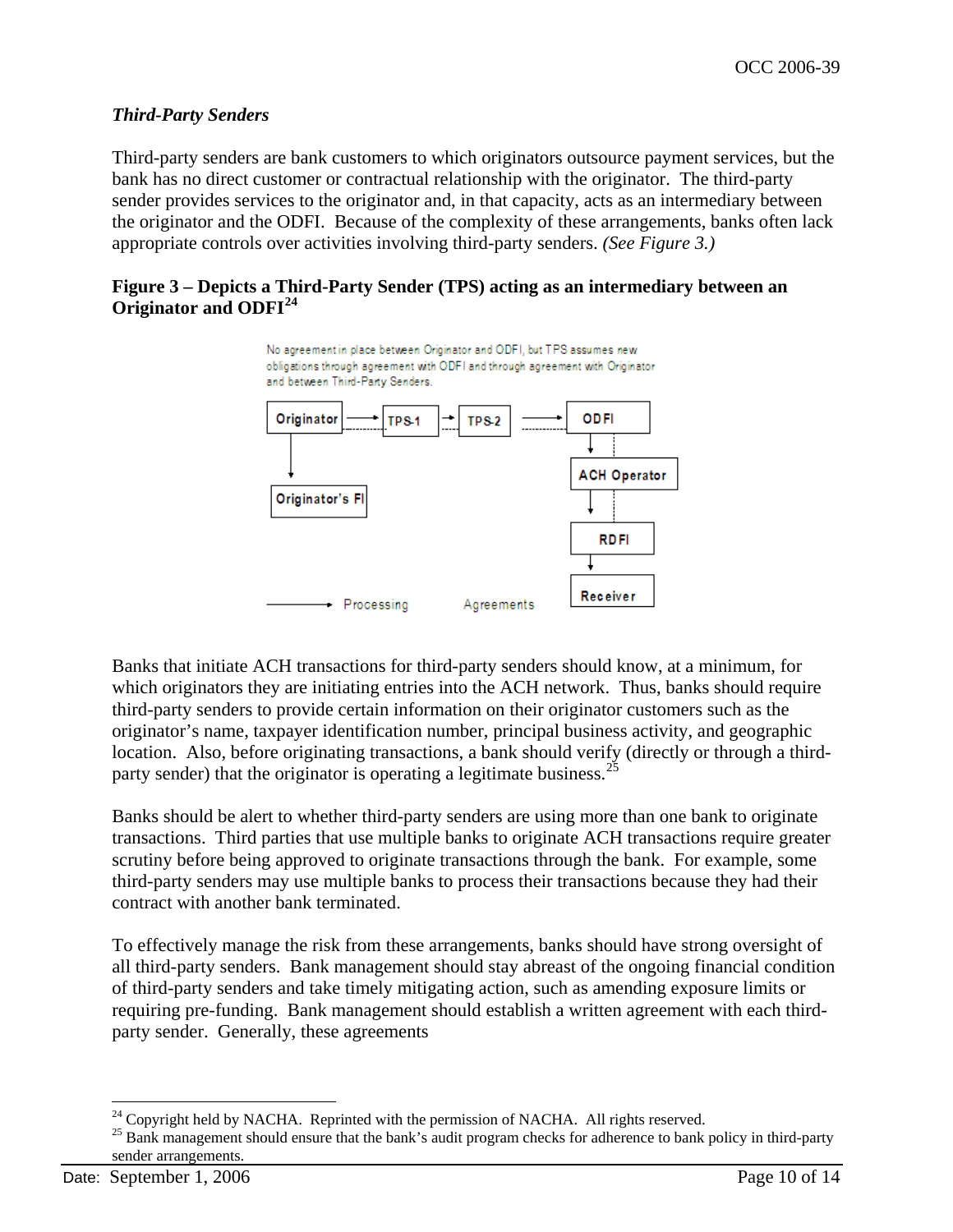- Outline the specific board-approved risk parameters within which the third-party sender must operate;
- Detail the obligations and liabilities of the third-party sender;
- Define the information that must be provided to the bank before the third-party sender can submit transactions for a new originator;
- Define approved and disallowed originator and transaction types;
- Provide the bank ongoing access to all originators' files; and
- Outline the bank's right to audit periodically such files and/or third parties so that the bank can verify the third-party sender's compliance with bank policies.

Bank management should also ensure that there is a process to monitor third-party senders, and should establish a system to audit periodically such senders to ensure that they are operating in a sound manner.

# **Direct Access to the ACH Operator**

A bank that permits an originator or a third party (either its third-party service provider or an originator's third-party sender) to have direct access to the ACH Operator should maintain control over its own settlement accounts at all times. (*See Figure 4.*) To do so, a bank should enter into a written contract with the party granted access outlining the rights and responsibilities of the parties, and include a provision permitting the bank to audit the party granted access, as needed, to monitor performance and ensure compliance with applicable laws and regulations. Written contracts usually include:

- A requirement that the party granted access obtain the bank's prior approval before originating ACH transactions under the bank's routing number.
- Bank-established dollar limits for files that the party granted access deposits with the ACH Operator. A file that exceeds these dollar limits should be brought to the bank's attention before being deposited with the ACH Operator so the bank can either approve it as an exception or require that it be held until the next business day.
- A provision that restricts the other party's ability to initiate corrections to files. The bank should implement with the ACH Operator risk-control measures that limit the correction ability of the party granted access. If bank management allows the other party to correct files, it should impose and enforce strict controls over these corrections. Specifically, management should first authorize any changes to the file totals and then instruct the ACH Operator to release the file for processing. This should be a positive check-off process; *i.e.*, the ACH Operator should receive the authorization to process a file, and failure to receive the authorization should result in the file being deleted. In this way, the bank has control over its exposure from files processed by the other party.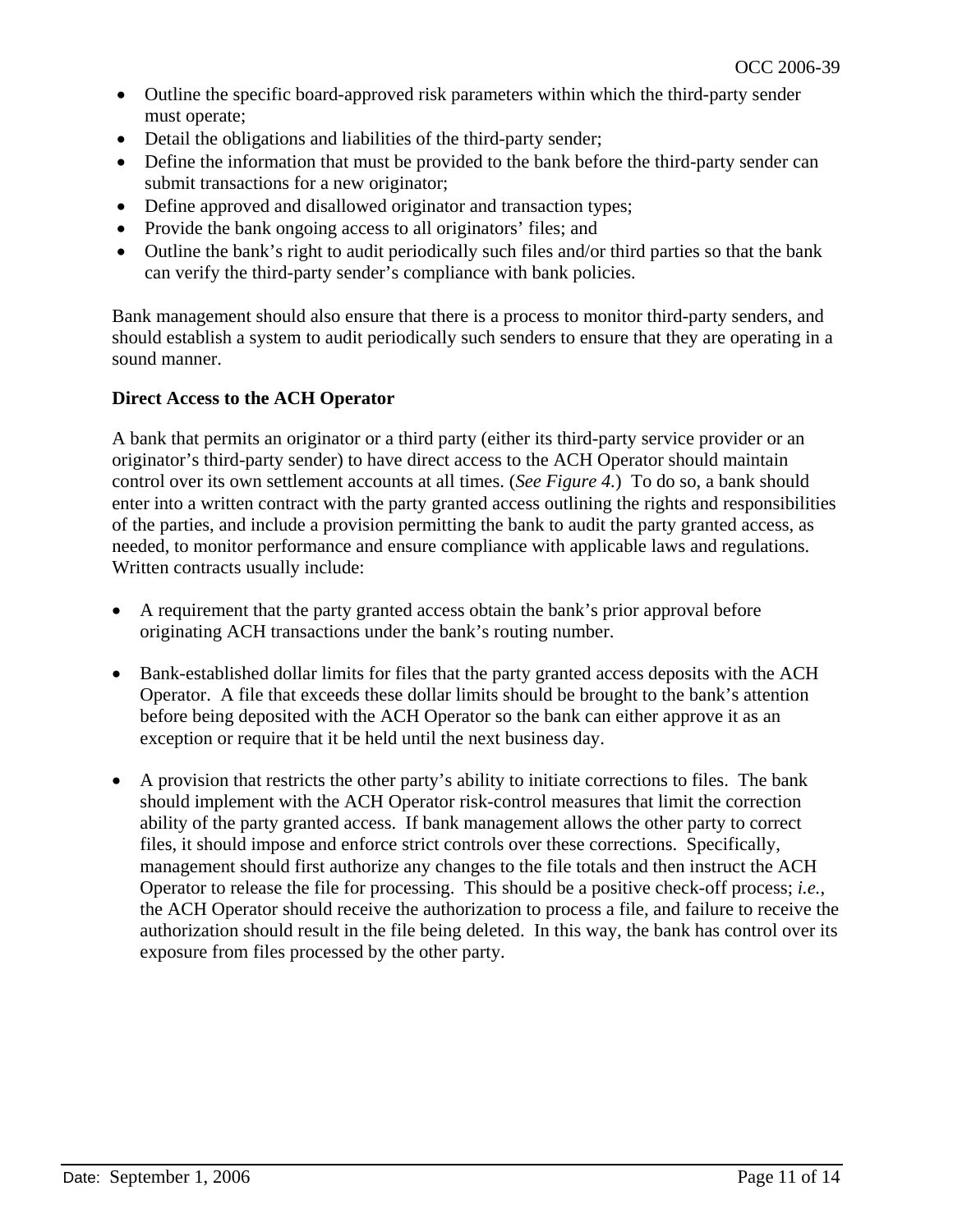#### **Figure 4 – Depicts a Third-Party Service Provider with direct access to the ACH Operator[26](#page-11-0)**



# **Transaction Risk**

Many banks process payments across different retail and wholesale payment systems, for example ACH, credit card, debit card, check, and wire that add complexity to transaction-risk management. An effective ACH risk management program should be designed to coordinate with other retail and wholesale payment-risk management programs to mitigate total bank risk exposure. An effective ACH risk management program may not reduce a bank's total risk exposure if activities are allowed to migrate to other payment systems. The industry has identified this additional complexity as "cross-channel risk."

#### **Information Technology**

Banks frequently deliver ACH services through a complex technology environment. Bank ACH systems use multiple applications, processing, storage, and communications systems that can be accessed by many internal and external users. Those systems may be operated by the bank, bank customers, or various service providers. An ACH Operator will be used for transaction clearing and settlement. Moreover, many of the communications and processing systems necessary to provide ACH services are not unique to those services. Effective risk management of the complex ACH technology environment requires a disciplined approach to the identification, measurement, and management of technology-related risks.

The *FFIEC Information Technology Examination Handbook*, through a series of 12 booklets, provides guidance in appropriately assessing the various risks associated with technology, employing effective strategies and controls, and monitoring and testing the provision of services to provide assurance that the risks are appropriately mitigated. Many of the booklets are relevant to the systems used to provide ACH services, and the "Retail Payments Systems Booklet" provides additional specific guidance related to ACH systems.<sup>[27](#page-11-1)</sup>

 $\overline{a}$  $26$  Copyright held by NACHA. Reprinted with the permission of NACHA. All rights reserved.

<span id="page-11-1"></span><span id="page-11-0"></span><sup>&</sup>lt;sup>27</sup> FFIEC Retail Payments Handbook: http://www.ffiec.gov/ffiecinfobase/html\_pages/retail\_book\_frame.htm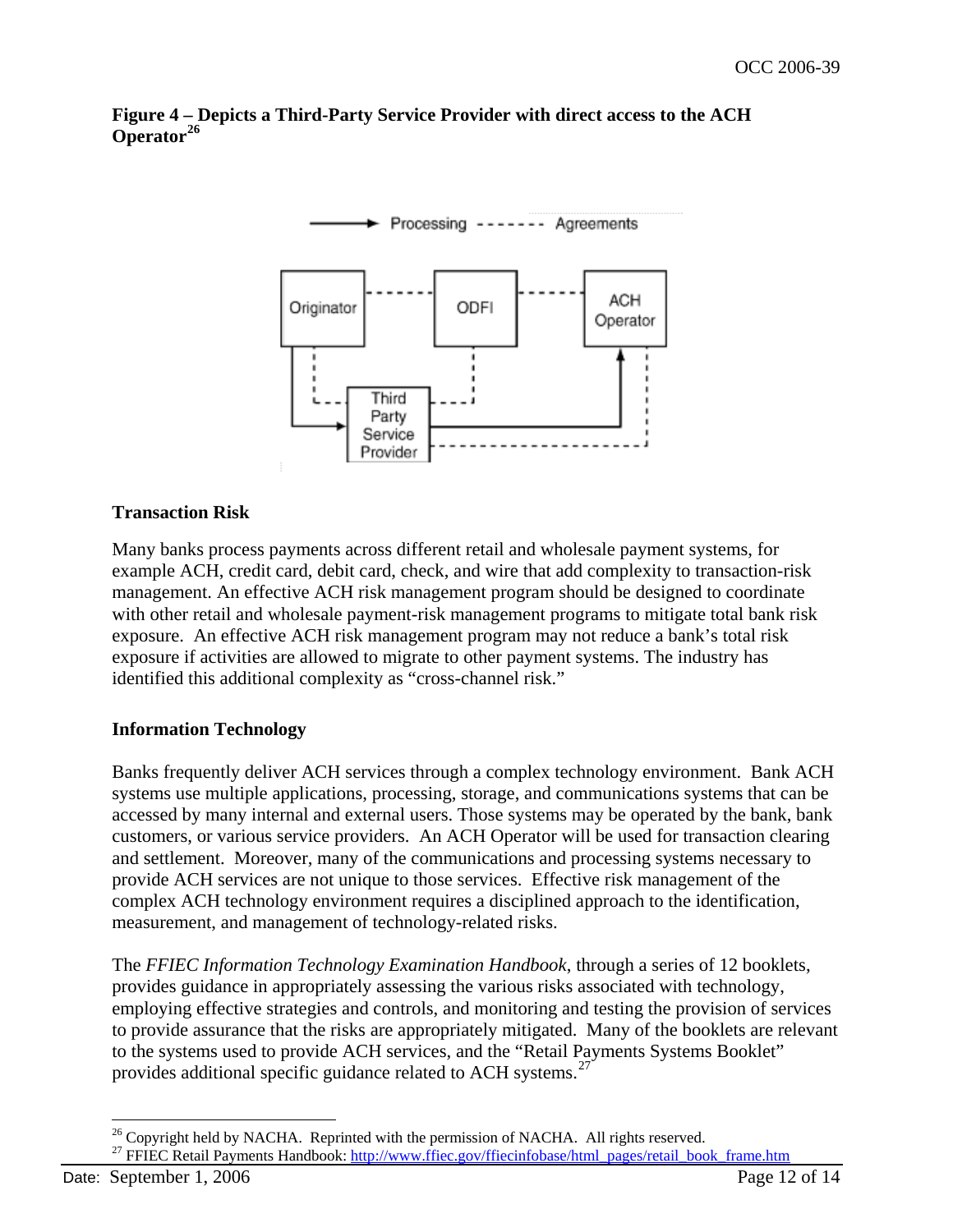Banks should maintain consistent and effective controls over the technology used to provide ACH services, especially in the key control functions of information security and business continuity.

# *Information Security*

ACH-related systems, processes, and controls should be included in a bank's information security program. Additionally, banks should ensure that their online ACH services comply with OCC Bulletin 2005-35, Authentication in an Internet Banking Environment.<sup>[28](#page-12-0)</sup> (See also, OCC Bulletin 2006-35, (frequently asked questions).<sup>[29](#page-12-1)</sup> At a minimum, the bank's information security program should address

- Customer access Bank management should ensure dual control and confidentiality in the initial setup and activation of new customers regardless of the communication channel. Similarly, banks should secure the distribution and reset process for any authenticators used to access ACH services.
- Employee access Banks should minimize and monitor the number of personnel with access to systems that support ACH services. Banks should minimize and segregate ACH staff and limit access to various maintenance and transaction support functions (i.e., changing account numbers, adding or deleting new users, changing transaction limits.).
- Data security Banks should ensure that sound, risk-based data security controls exist across all ACH-related systems, applications, and processes. Control policies and practices should address data in transit or storage. ACH operations staff should accept data only from properly authenticated sources and provide a secure communication channel for all critical or confidential data. Banks should identify confidential or critical data used in ACH operations and ensure that proper storage and disposal practices are used. Key practices might include purging data from online applications, encrypting data, and destroying trace data from any media.

# *Business Continuity Planning*

A bank's ACH activities should be factored into the bank's overall business continuity plans. Business units should ensure up-to-date assessments in light of the increased corporate-wide and customer reliance on the availability of ACH services. The business unit plans should carefully map interdependencies between units that support ACH services. Banks should also ensure that business continuity test plans are consistent with the criticality and complexity of the supporting operations for ACH services. Some business units may need to increase the scope of their testing to ensure coordinated testing with other units or key infrastructure components, such as mainframe operations, network services, or telecommunications.

# **CONCLUSION**

The OCC supports national banks' participation in the ACH network to serve the needs of legitimate bank customers and to diversify sources of revenue. To maximize the benefits of ACH activities, banks should implement an effective process for managing the associated risks.

<sup>&</sup>lt;sup>28</sup> <http://www.occ.treas.gov/ftp/bulletin/2005-35.doc>

<span id="page-12-1"></span><span id="page-12-0"></span><sup>&</sup>lt;sup>29</sup> <http://www.occ.treas.gov/ftp/bulletin/2006-35.doc>